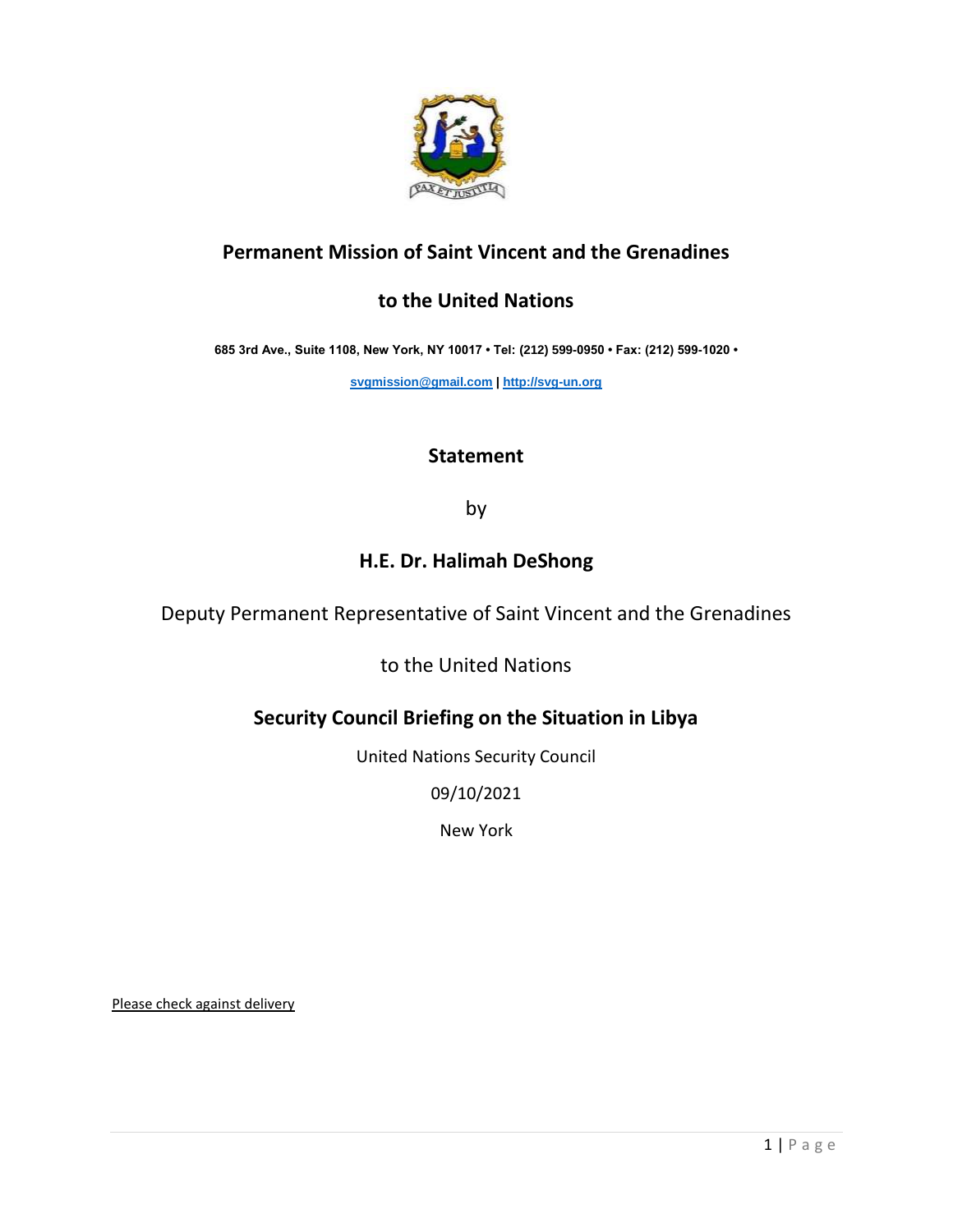Thank you, Mr. President,

Saint Vincent and the Grenadines thanks Special Envoy Ján Kubiš, Ms. Asma Khalifa, for their thoughtful briefings.

We also express appreciation to Ambassador Tirumurti, Chair of the 1970 Sanctions Committee for his forty-first periodic report and welcome the distinguished representative of Libya, Ambassador Taher El-Sonni, to today's meeting.

Since our last meeting and the adoption of *S/PRST2021/12,* our sister nation, amidst its many challenges, has made meaningful headway towards restoring peace and stability.

We maintain our unwavering support for the United Nations multitrack process in Libya, particularly UNSMIL's vital role in facilitating the Libyan-led and Libyanowned political process.

Likewise, we laud the very important work of the African Union, the League of Arab States, the European Union and other international partners in advancing the political process and underscore the importance of respecting Libya's sovereignty, independence and territorial integrity.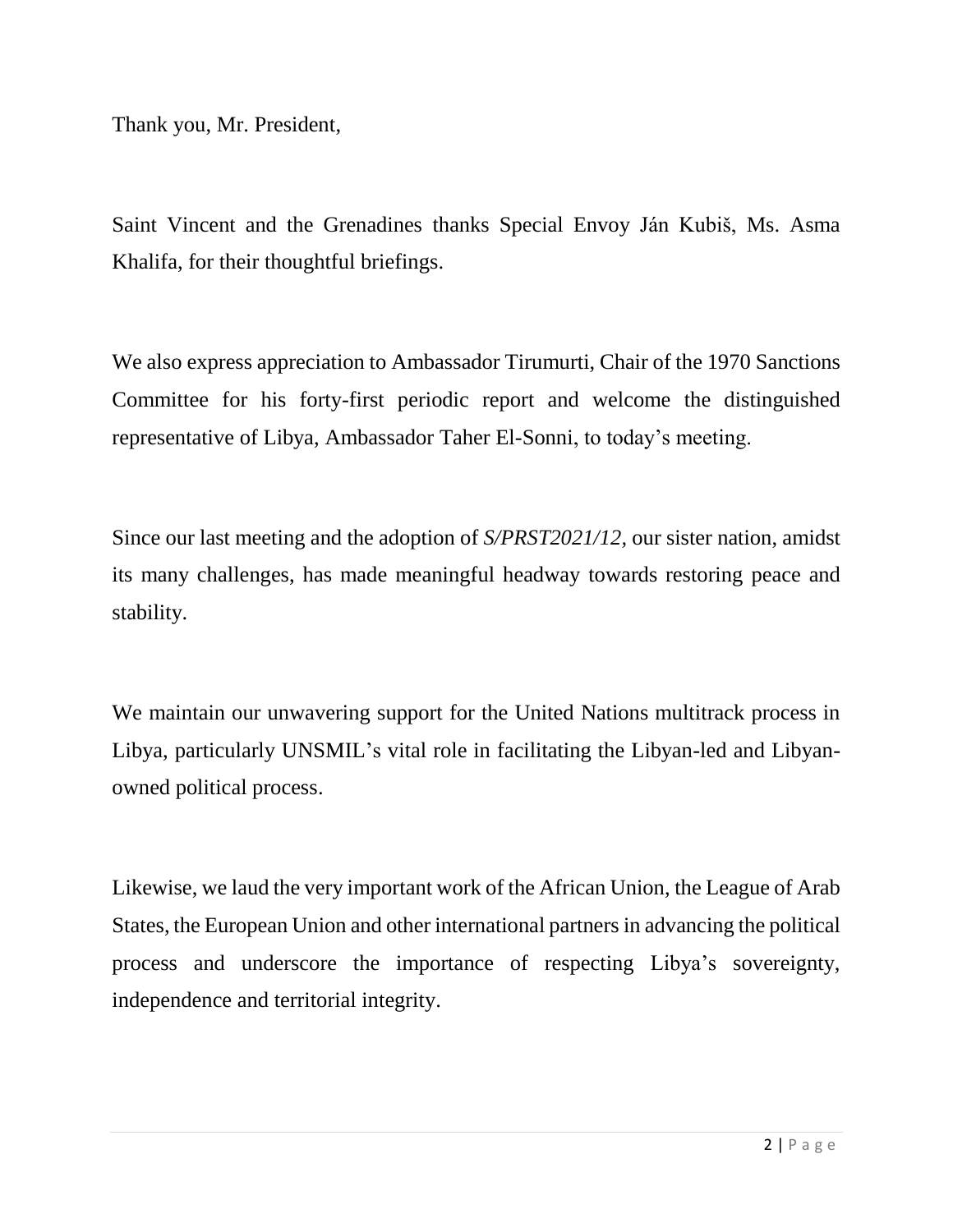Mr. President,

In approximately three months, Libya is expected to hold critical national parliamentary and presidential elections as set out in the Libyan Political Dialogue Forum (LPDF) roadmap. We note lingering impediments and welcome efforts towards finalizing arrangements on the electoral legal framework. We stress the urgency to clarify the constitutional basis. We emphasize that elections are key components of representative democracies and essential for Libya's democratic transition.

Advances on the security front such as the creation of a new joint force, from both sides of the demarcation lines, comprising the 166 Battalion for Protection and Security and the Tareq Bin Ziyad Brigade, as well as the opening of the Misrata-Sirte Coastal Road, are indeed timely and welcomed.

We are pleased that the Ceasefire Agreement continues to hold but note the reported limited tangible progress in its implementation. We repeat our call for strict compliance, including the overdue and unconditional withdrawal of foreign fighters and mercenaries from Libya, as well as full adherence to the Security Council's arms embargo.

The withdrawal of foreign fighters and mercenaries must be conducted in a supervised and orderly manner, to avoid grave ramifications for the Sahel and wider region. It must also be accompanied by proper planning for disarmament,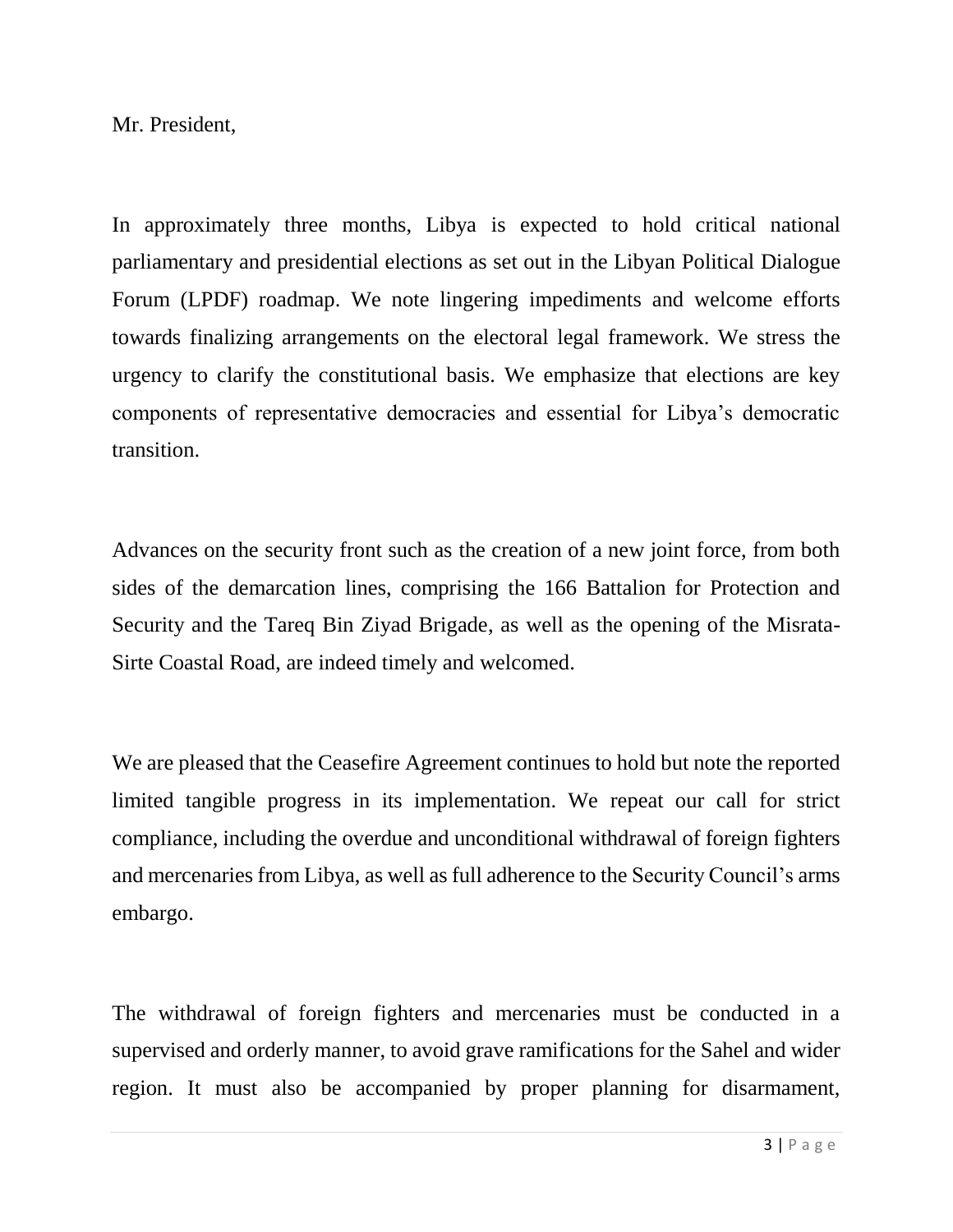demobilization and reintegration (DDR), and security sector reform (SSR). We look forward to a properly coordinated and supervised approach with neighbouring and influential states, to assist in this regard.

Confidence building measures, including the release of former officials, are positive and will augur well for the political process, national reconciliation, unity, peace and stability. The African Union's supportive role, in assisting with the comprehensive national reconciliation process, would also be instrumental.

Mr. President,

Libya's socio-economic, security, humanitarian and human rights situations are closely interlinked, mutually reinforcing, and must be simultaneously addressed to achieve its stability and development. My delegation remains concerned about the human rights situation, especially the challenges facing groups made most vulnerable, specifically refugees and migrants, internally displaced persons, youth, women and girls.

We reiterate our call for their full protection and safety, especially those in detention centers and repeat our persistent message that Libya remains an unsafe port of disembarkation for migrants and refugees. We also echo calls for the swift adoption of the draft law on combatting violence against women and for completion of the National Action Plan on Women, Peace and Security.